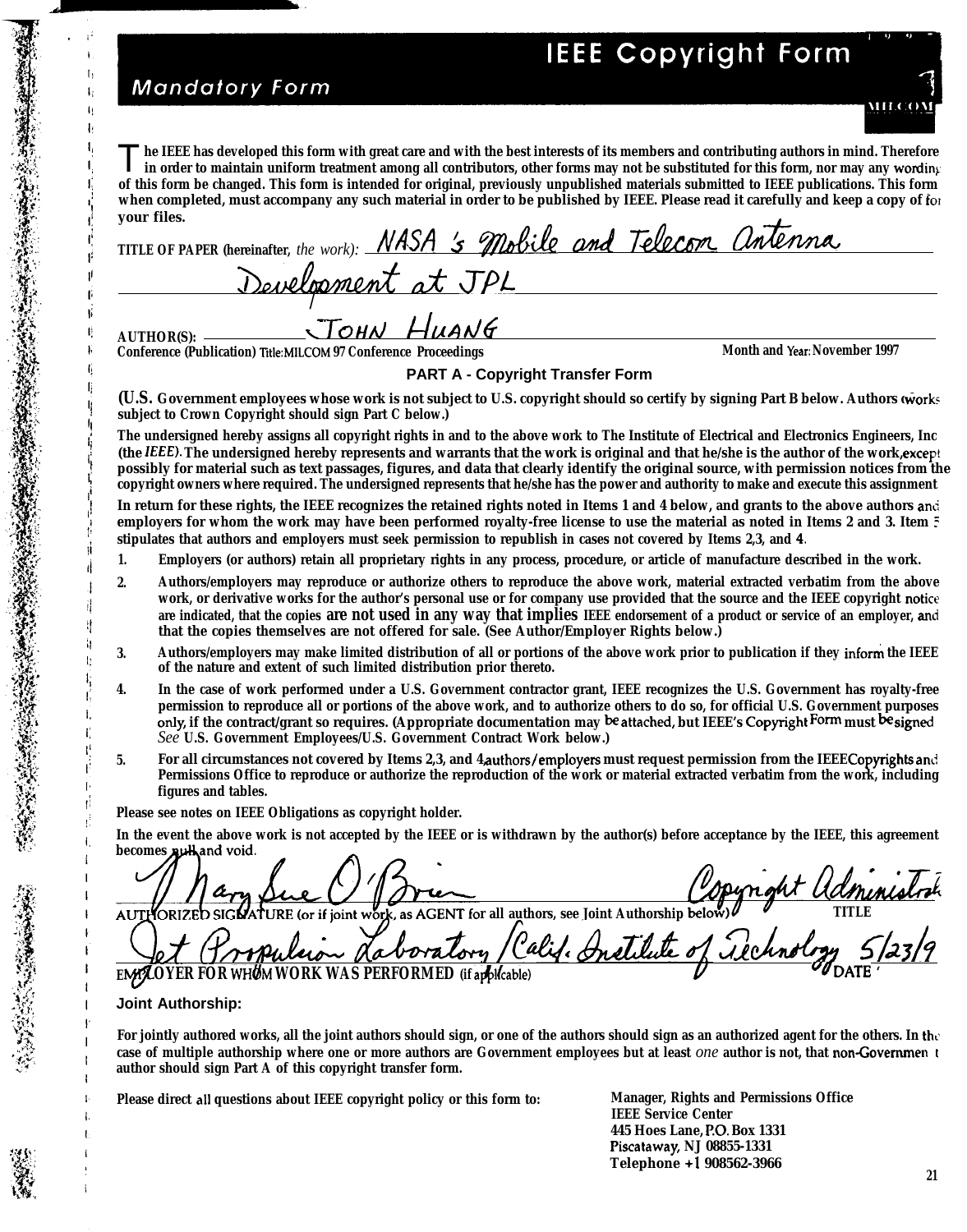## **Mandatory Form**

# **Approval Endorsements: US Authors**



I

**I**

**,'**

**Part I musf be completed for all papers. Also, either Column A or Column B of Part II** *must* **be completed. If Part II, Column B is completed, then Part III is** *required.* **If the paper is** *classified***, then the form on page 27 must also be completed,**

NASA's Mobile and Telecom antenna Development at JPL **Title of Paper** Part l-Author and Company or University First Endorsement Signature in Part I certifies that author and coauthor(s), *unchasitied pages* nclassification<br>
Classification<br>
<u>818 - 354 - 3586 818 - 393</u><br>
Jet Propulsion Saboratory<br>
Company/University Name<br>
1.900 Oglo Groppe Saire **if any, have received all required company or university** 8/8 -354 -m<sup>6</sup> <sup>818</sup> -3?3 '00S0 **approvals. Author's phone Fax** Note <u>Jet Propulsion</u><br>Company/University Name<br>4800 Prak Granve **For jointly" authored papers, only one signature is Company / University Name required, but all coauthors need to be advised of the above terms (i.e., they also need to have received all Mailing address required approvals prior to signature) and agree with**  $109$ **the column selected/signed in Part II.** Dasadena City, State, ZIP 1  $J$ <sub>OHN</sub> HUANG **Author (print or type) Author (print or type) Author's signature Author's signature CO** Date<br>Part n-Author and Company or University **Second** Endorsement vang **I** Part n-Author and Company or University Column A Column B **! By signing below, author certifies that all information For work performed or derived under a US Government used in preparing this paper was derived from contract or grant, complete the following. unclassified /open sources and that no information was used from work performed or derived under a US** */VAS* 7-1260 **Government contract or US Government grant. (Part III Contract or Grant number is not required when author signs Part 11, Column A.)**  $NASA$ **us Gevernment Agency Awarding Contract or Grant** ,, Author's signature **Author's signature** 6 / E  $\overline{Date}$ **Date** Part III-US Government Public Affairs Office Endorsement **Part 111 is required for unclassified papers to be presented in an unclassified (open) MILCOM 97 session Offic when Part II, Column B is signed. Part 111 is to be**  $\frac{6}{8}$ <br>Official's phone  $\bigcap$ **completed by a US Government individual authorized to release and clear information for open publication or public disclosure (e.g., security review officer).** *c o* **Jet Propulsion Laboratory** Releasing Official **Document Review Group.** 11112 **Mailing address 4800** Oak Grove Drive ak Grove<br>*Pana*, CA! **Your signature authorizes public release of this** Pasadena, CA 91109 USA<br>
<u>Jacque (Community 5/23/97</u><br> *Consignature* for the form of the community of the form of the community of the community of the community of the community of the community of the community of the com **unclassified paper and its inclusion in the MILCOM 97 Unclassified Conference Proceedings.** City<sub>28</sub>Rate, ZIP <u>5/23</u> **Name of US Government Releasing Official (print or type) Releasing Official's signature** 

**1<**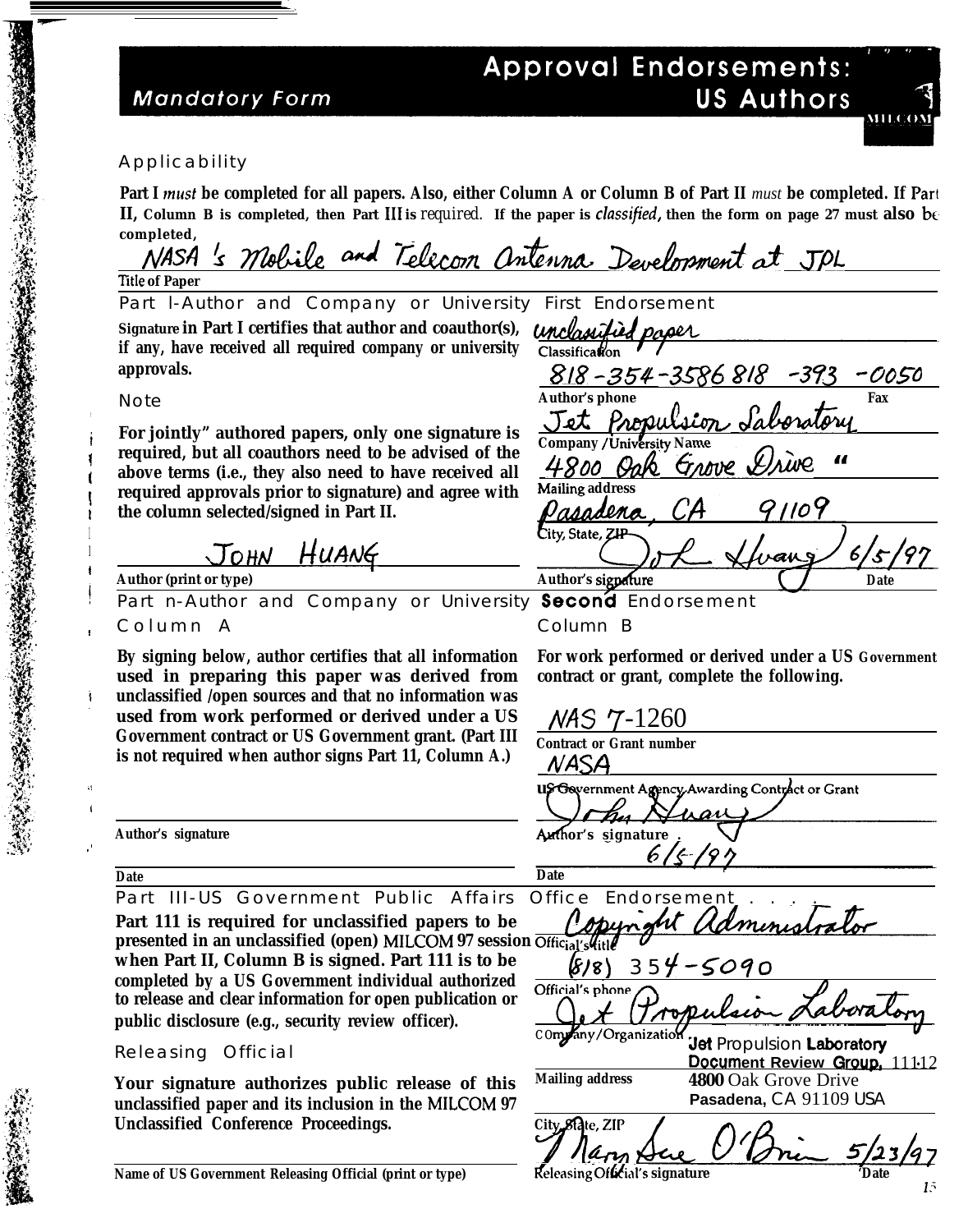## **NASA's MOBILE AND TELECOM ANTENNA DEVELOPMENT AT JPL**

John Huang

Jet Propulsion Laboratory California Institute of Technology Pasadena, California **91109**

#### **Abstract**

.

,.

. .

**Chartered by NASA to develop and demonstrate enabling technologies** for mobile and satellite **telecommunication systems, JPL has developed various antenna technologies throughout the** microwave speetrum in the past two decades. The primary driving requirements for these advanced antenna developments are small size, low cost, and low mass. Several antenna types that have been developed to meet these challenges are the omnidirectional low-gain radiator, the electronically steered phased array, the low-profile mechanically steered array, the printed microstrip array, the miniature reflector, the printed reflectarray, and the inflatable structures. Many of these antennas have been field tested and successfully demonstrated.

#### **Introduction**

**The emerging mobile satellite service systems (Inmarsat, MSAT, Iridium, GlobalSat, . ...) will provide data, paging, voice, and video services for a variety of users** the world over. To implement these systems, high performance mobile antennas (hand-held or vehicle mounted) are needed to provide an adequate communication link between the satellites (power limited and antenna size limited) and the ground mobile users. Over the past two deeades, JPL, under the sponsorship of NASA, has pioneered the development of mobile vehicle antennas for commercial application and spacecraft telecom antennas for deep-space exploration. For the mobile application, the antennas are generally required to be circularly polarized and to provide elevation coverage from 20 $^{\circ}$  above the horizon to zenith and a full 360 $^{\circ}$ azimuth coverage. They have been developed in the frequency ranges of UHF, L-band, S-band, Ku-band, and K/Ka-band. For the deep space telecom application, the antennas required are always of the pencil beam highgain type with circular polarization (CP)and operating frequencies in the S, X and Ka bands. This paper reviews the designs and developments of these antennas.

### Omni-Directional Antennas

The purpose of developing omni-directional **antennas is to** provide users with antennas that are simple, reliable, and low cost. A low-gain antenna, due to its broad beam, can provide satellite communication regardless of the user's location, orientation, and motion. However, a low-gain antenna may not have enough gain to provide adequate system link margin, especially for higher altitude satellites. In addition, it can easily suffer from multipath signaldegradation due to its broad beamwidth.

At JPL, UHF and L-band circularly polarized omni antennas of the crossed droopingdipole, quadrifilar helix, and microstrip design types have been developed [1]. The elevation coverage of the crossed drooping-dipole antenna can be optimized by varying the separation between its radiating dipoles and the ground plane. The **quadrifilar helix, though it suffers from tall physical** height, can provide good CP radiation in the low elevation angular region. The low profile microstrip patch can be excited at fimdamental or higher-order modes [2] to optimize its elevation coverage.

## Directive-Beam Antennas

Medium gain (8 to 20 dB) and high gain (above 20 dB) antennas were developed to provide: (1) adequate system link margin for higher-altitude satellites, higher data rate signals, and higher-frequency operation, and  $(2)$  sufficient inter-satellite isolation in the already crowded orbital<br>space and minimum **multipath** effect. However, in space and minimum multipath effect. addition to its larger size, a medium-or high-gain antenna generally suffers from high cost due to its needed satellite tracking and steering mechanisms. Two classes of steerable antennas are the electronically steered phased arrays and the mechanical] y steered antennas. These are separately discussed below:

1. L-band phased array antennas: For mobile satellite communication, phased arrays were developed to offer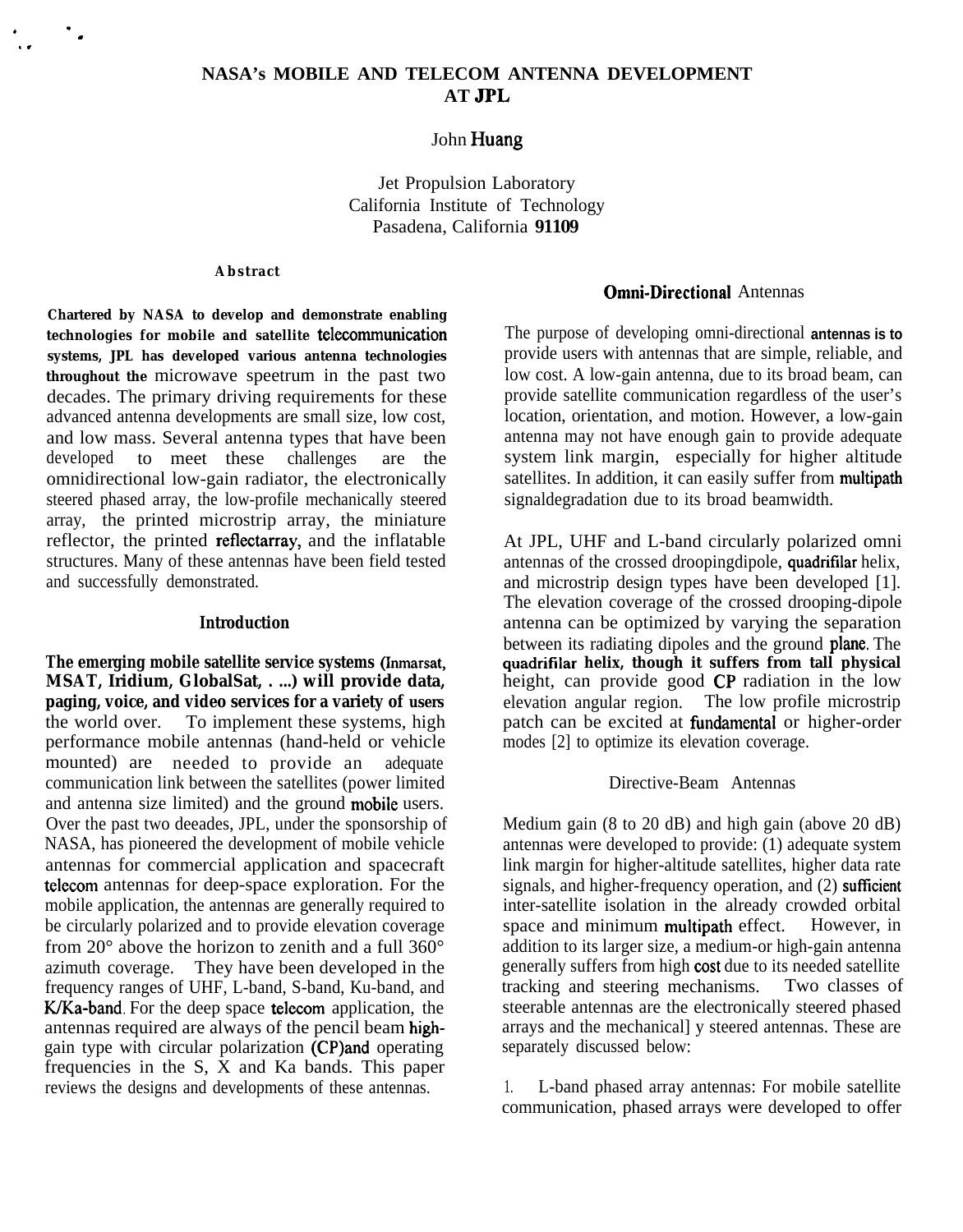**the advantages** of **low-profile and conforrnal countability, aesthetic appearance, and beam agility (for multiple-satellite beam switching). However, these antennas are well known for their complexity** and high cost. Two CP phased array antennas [3], shown in Fig. 1, were separately developed by Ball Aerospace corporation [4] and Teledyne Ryan Electronics [5] through contracts and technical guidance by JPL. Both antennas, intended for land vehicle application, use 19 radiating elements with 3-bit diode phase shifters, and both have a diameter of approximately 53 cm with a thickness of 2.5 cm. Satellite tracking is achieved in azimuth by the sequential Iobing technique and in elevation by a slow amplitude search mechanism. The tracking mechanism of both antennas is augmented by an open-loop angular rate sensor to combat short signal drop-outs or fades. Currently, a similar version of Ball's antenna system is being installed on Boeing commercial aircraft for satellite communication through the Inmarsat system.

.

2. L-band mechanically steered antennas: Mechanically steered antennas were developed to provide an option with considerably lower cost than that of phased arrays. The challenge here is to achieve low physical profile. Two types of mechanically steered L-band antenna were developed at JPL. One was a 1X4 tilted microstrip array [6] where a fan beam is generated. The broad fan beam provided complete elevation coverage, while a monopulse system enables **the narrow azimuth beam to track the** satellite. This antenna has a diameter of 53 cm and a height of 15 cm. The second antenna is a low-profile microstrip Yagi array [7] as shown in Fig. 2 where an array of 16 microstrip patches form four 4-element Yagi arrays. Each Yagi **column** consists of a single driven patch, a parasitic reflector patch, and two parasitic director patches. The driven patch is excited at two orthogonal feed points (to provide CP) with 115° phase differential, rather than the traditional 90° phase differential. With only one patch per Yagi column requiring direct RF connection, the complexity of the feed circuitry and thus the insertion loss is substantially reduced, and hence the array efficiency is optimized, The overall antenna has a diameter of 53 cm and a height of 3.8 cm (include radome and tracking mechanism).

3. S-band DBSR antenna: Direct Broadcast Satellite Radio (DBSR) system will modulate AM and FM radio signals onto an S-band carrier and transmit to a vast set of users via a geostationary satellite. One of the antennas considered for mounting on a briefcase-sized indoor fixed terminal is a 4-clement microstrip array. This array,

shown in Fig. 3, uses the sequential rotation technique [8] to achieve a very robust  $\overrightarrow{CP}$  performance. It has a size of 20 cm x 20 cm x 0.3 cm with a gain of 12 dB and 130 MHz bandwidth.

4. Ku-band DBS antenna: The DBS television service is to be brought into the recreational vehicle (RV) market by installing a Ku-band reflector antenna on the rooftop of the vehicle. The reflector antenna, shown in Fig, 4, is to be mechanically steered in both the elevation and azimuth directions to track the satellite. The reflector antenna, being elliptical in shape with an elliptical feed horn, has a radome size of 76 cm in diameter and 40 cm in height. It provides a peak gain of 33.7 dB.

5. K/Ka-band mechanically steered antennas: The more recent developments at JPL are three antennas designed for 20/30 GHz communication experiments using NASA's Advanced Communications Technology Satellite (ACTS) in a JPL program titled the ACTS Mobile Terminal (AMT). The benefits of K/Ka-band, compared to lower frequencies, such as L-band, include a much larger available bandwidth, a higher antenna gain, and/or a substantially reduced antenna size. Reaping these benefits requires overcoming the disadvantages of higher RF component losses, significant rain and foliage attenuations, greater Doppler offset, and the need for a more accurate satellite-tracking system to accommodate a narrower antenna beam. One antenna developed is a **mechanical] y steered (azimuth on] y) offset-fd elliptical** reflector [9] shown in Fig. 5. This antenna, using more traditional technologies, achieved a peak gain on the order of 22 dB with an overall size of 23 cm in diameter and 10 cm in height. The second antenna is a mechanically steered (azimuth only) low-profile active array [10] using state-of-the-art MMIC technology and multilayer microstrip/stripline design. This antenna, shown in Fig. 6, uses electromagnetically coupled slots and dipoles with a shared receive/transmit (20/30 GHz) aperture. MMIC LNAs and HPAs are incorporated into subarrays of the antenna to achieve better efficiency. The third antenna shown in Fig. 7 is a mechanically steered (elevation and azimuth) slotted waveguide array [11] developed for aeronautical satcom application. The antenna, developed by EMS Technologies, Inc. under contract with JPL, achieved a transmit gain of 30  $\text{dB}$  and a receive G/T of O dB/K.

6. Current satcom antenna developments: Two types of antennas, currently being developed at JPL for future spacecraft and mobile satcom applications, are the microstrip reflectarray and the inflatable planar array. A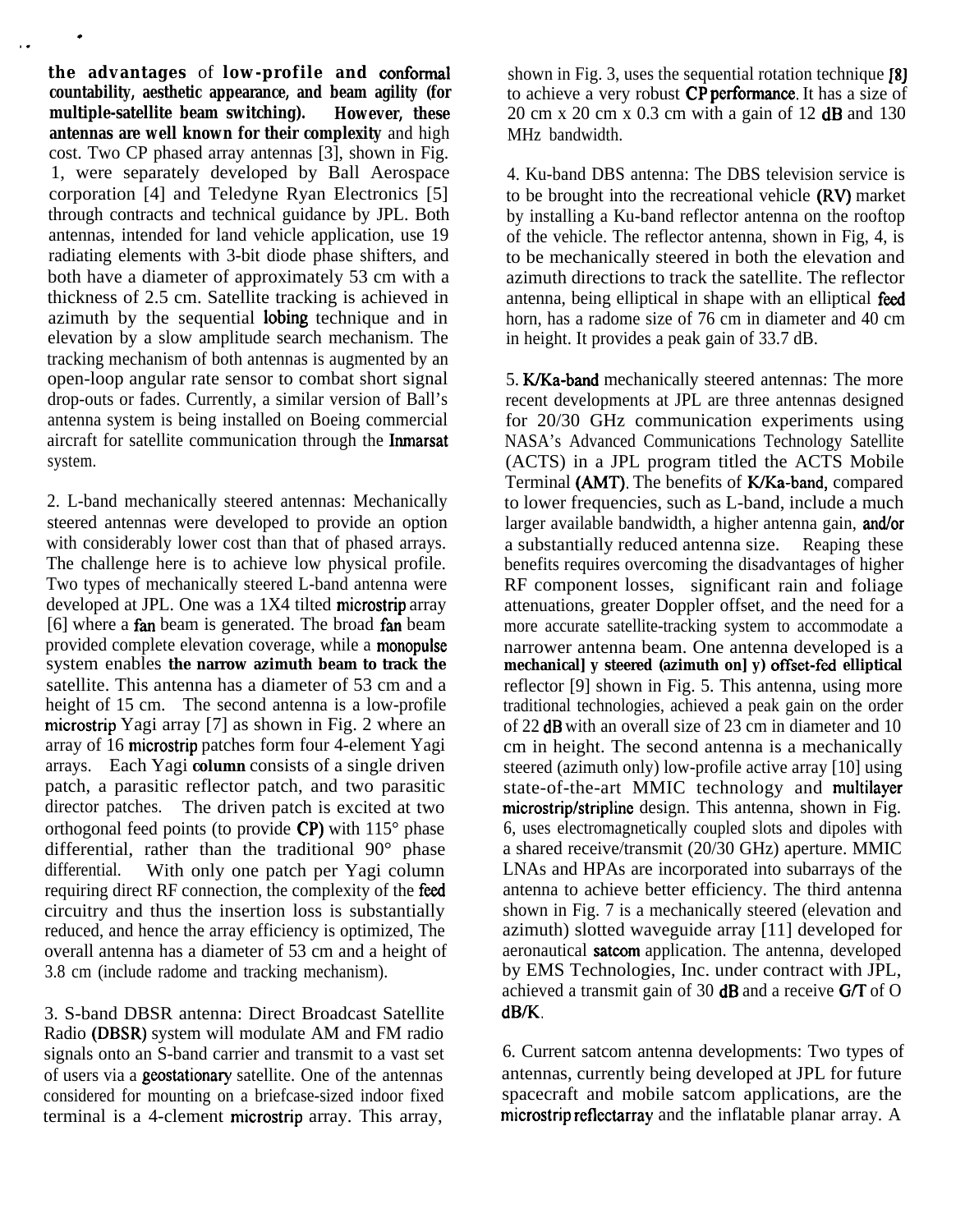$0.5$ m Ka-band microstrip reflectarray [12], shown in Fig. 8, has recently been developed, Its lower mass and smaller size lend themself to fiture building-wallmounted or mobile-rooftop-mounted satcom antenna applications, as well as future microspacecraft telecom antennas. A **further** mass-reduced 1 m X-band inflatable microstrip reflectarray is currently being developed for future deep-space telecom application. The second type low-mass antenna being developed is an L-band inflatable planar array [13]. The concept is shown in Fig. 9. It is a multilayer, aperture coupled, dual-polarized microstrip array design with one-dimensional electronic beam scanning capability and has an aperture size of 3 m by 1 m. These inflatable antenna structures, although being developed for spacecraft application, do have the potential for future military ground force usage.

### Conclusion

The above antenna developments have successfully demonstrated one of the critical technologies in accessing our fiture wireless information superhighway on land, in air, and in space.

Acknowledgment: The research described in this paper was carried out by the Jet Propulsion Laboratory, California Institute of Technology, under contract with the National Aeronautics and Space Administration.

#### References:

. ●

✌✎

✎

1. K. Woo, et al., "Performance of a family of omni and steered antennas for mobile satellite applications," International Mobile Satellite Conference, Ottawa, Canada, June 1990, pp. 540-544.

2. J. Huang, "Circularly polarized conical patterns from circular microstrip antennas," IEEE Trans. Antennas Propag., vol. AP-32, Sept. 1984, pp. 991-994.

3. J. Huang, "L-band phased array antennas for mobile satellite communications," IEEE Vehicular Tech. Conference, June 1987, pp. 113-117.

4. **F. Schmidt, et al., "MSAT Final Report," Ball Aerospace, JPL contract no. 957467, 1988.**

**5. S. Y.** Peng, et al., "Final Report, vehicle antenna for the mobile satellite experiment," Teledyne Ryan Electronics, JPL contract no. 957468, 1988.

6. V. Jamncjad, "A mechanically steered monopulse tracking antenna for PiFEx," JPL MSAT-X Quarterly, no. 13, 1988, pp. 18-27.

**7.** J. Huang and A. Densmore, "Microstrip Yagi array antenna for mobile satellite vehicle application," **IEEE** Trans. Antennas Propag., vol. AP-39, July 1991, pp. 1024-1030.

8. T. Teshirogi, et al., 'Wideband circularly polarized array with sequential rotation and phase shift of elements," International ISAP symposium, Japan, August 1985, pp. 117-120.

9, A. Densmore and V. Jamnejad, "A satellite-tracking K and Ka-band mobile vehicle antenna system," IEEE Trans. Vehicle Tech., vol. VT-42, Nov. 1993, pp. 502- 513.

10. A. Tulintseff, "Series-fed-type linear arrays of dipole and slot elements transversely coupled to a microstrip line," IEEE AP-S/URSI symposium, July 1993, pp. 128-131.

11. A. Densmore and M. Guler, "An aeronautical-mobile 20/30 Ghz satellite-tracking antenna for high data rate satcom," IEEE AP-S/URSI symposium, July 1996, pp. 1108-1111.

12. J. Huang, "A high-gain circularly polarized Ka-band microstrip reflectarray," Microwave and Optical Technology Letters, vol. 14, Feb. 1997, pp. 163-166

13. J. Huang, et al., "Super-low-mass spaceborne SAR array concepts," IEEE AP-S/URSI symposium, Montreal, Canada, to be published, July 1997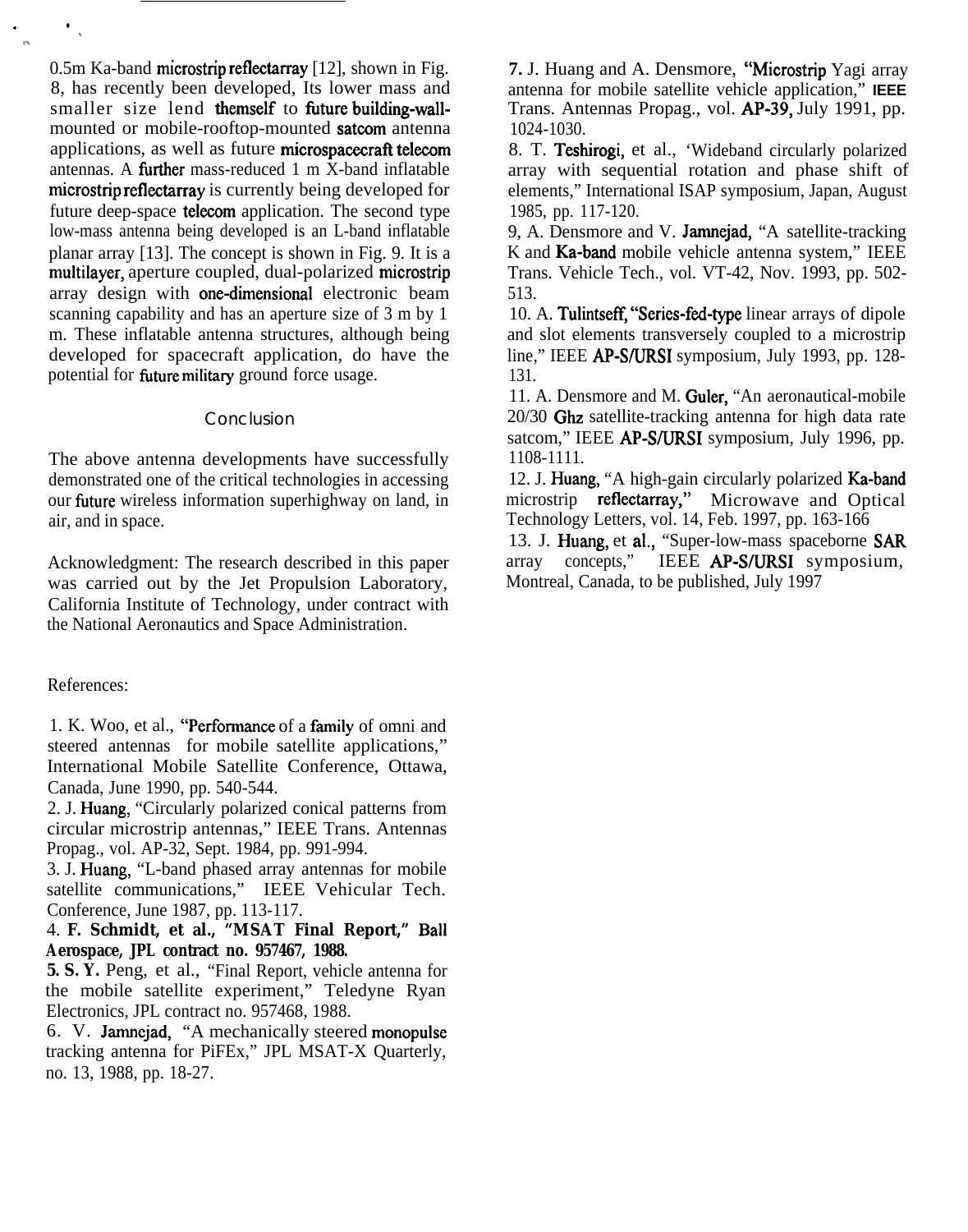

● ●

✎ ✎ **'<**

Figure 1. L-band mobile **phased array antennas, Ball design (top) and Teledyne** design (bottom).



Figure 3. S-band microstrip array for DBSR application.



Figure 4. Ku-band mechanically steered DBS reflector antenna for large land vehicles.



Figure 2. L-band mechanically steered microstrip Yagi Figure 5. K/Ka-band mechanically steered elliptical array antenna. reflector antenna.